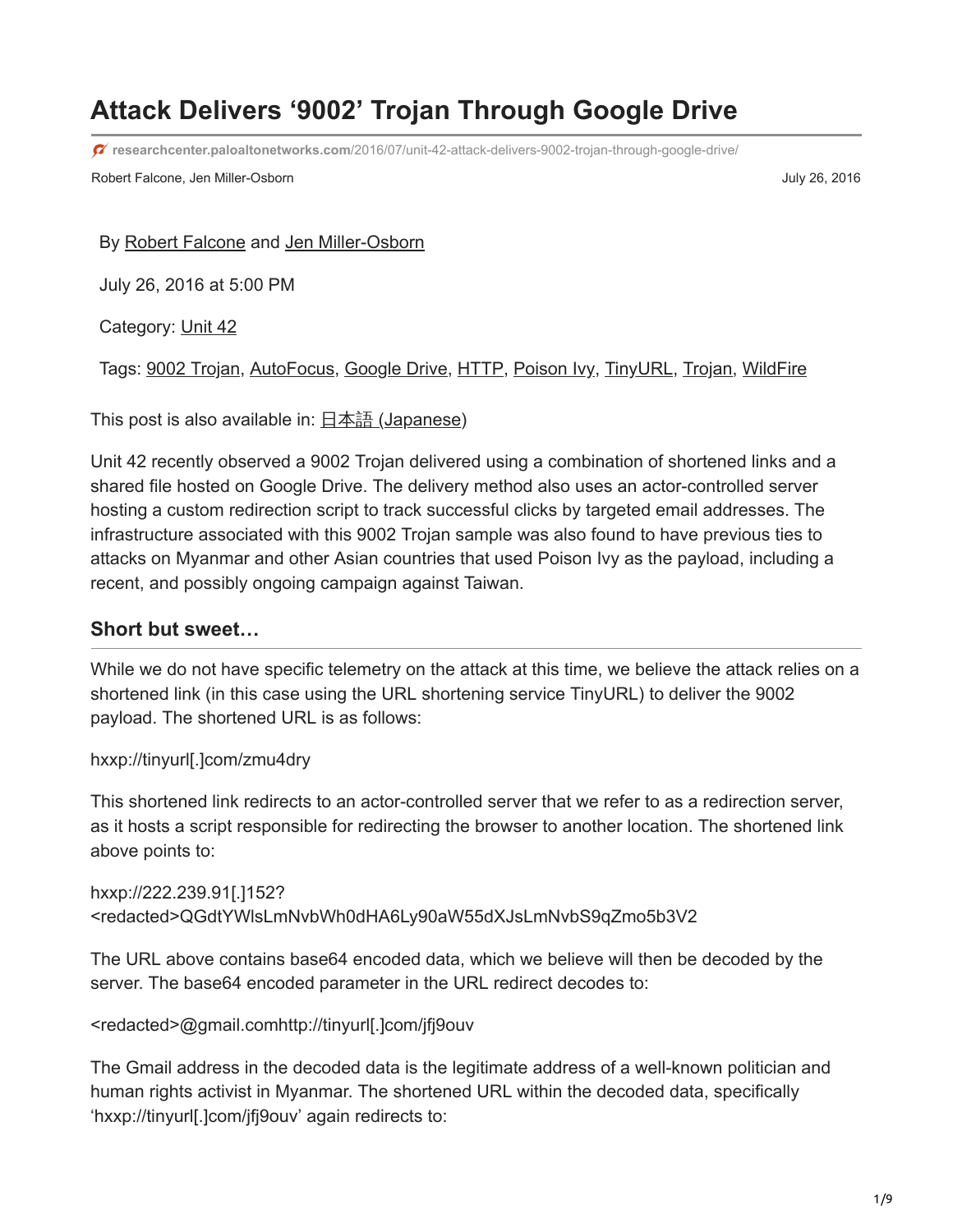### **Actor's Redirection Server**

The server with an IP address of '222.239.91[.]152' appears to run a script that parses parameters from inbound HTTP requests. To better determine the script's functionality, we issued a series of HTTP requests to the redirection server to figure out the purpose of the base64 encoded data within the URL and to determine the strings that the script uses to redirect the browser.

Our initial HTTP request, as seen in Figure 1, involved the URL pointed to by the initial shortened link associated with this attack. As seen from the HTTP response, the script issued an HTTP 302 Moved Temporarily response to relocate the browser to the URL in the "Location" field, which is the same URL from the decoded base64 data sent in the HTTP request.

- 1 \$ curl -i -A "Mozzarella/4.0" 222.239.91[.]152?
- 2 <redacted>QGdtYWlsLmNvbWh0dHA6Ly90aW55dXJsLmNvbS9qZmo5b3V2
- 3 HTTP/1.1 302 Moved Temporarily
- 4 Connection: close
- 5 Content-Length: 0
- 6 Date: Mon, 18 Jul 2016 16:25:28 GMT Location: http://tinyurl[.]com/jfj9ouv

Figure 1 Response to HTTP request to initial delivery URL

The second test HTTP request we issued used the base64 encoded data for the string "fake@gmail.comhttp://yahoo.com", which as seen in Figure 2 would redirect the browser to "http://yahoo.com" via an HTTP 302 response. This suggests that the email string is not used for any sort of authentication for the inbound request, and instead is possibly used by the threat actors to track successful clicks by a targeted email.

- 1 \$ curl -i -A "Mozzarella/4.0" http://222.239.91[.]152/?
- 2 ZmFrZUBnbWFpbC5jb21odHRwOi8veWFob28uY29t
- 3 HTTP/1.1 302 Moved Temporarily
- 4 Connection: close
- 5 Content-Length: 0
- 6 Date: Mon, 18 Jul 2016 17:10:33 GMT Location: http://yahoo.com

Figure 2 Test request confirming that the redirection server uses the base64 decoded data for redirection

We issued an HTTP request using the base64 encoded data for the string

"fake@gmail.comyahoo.com". Figure 3 shows that the server responded with an HTTP 200 OK response that attempts to resemble an HTTP 403 Forbidden response, by writing "403 Forbidden" to the browser window. This error suggests that the redirection script on the server parses the base64 decoded data for the string "http" to determine the redirection location.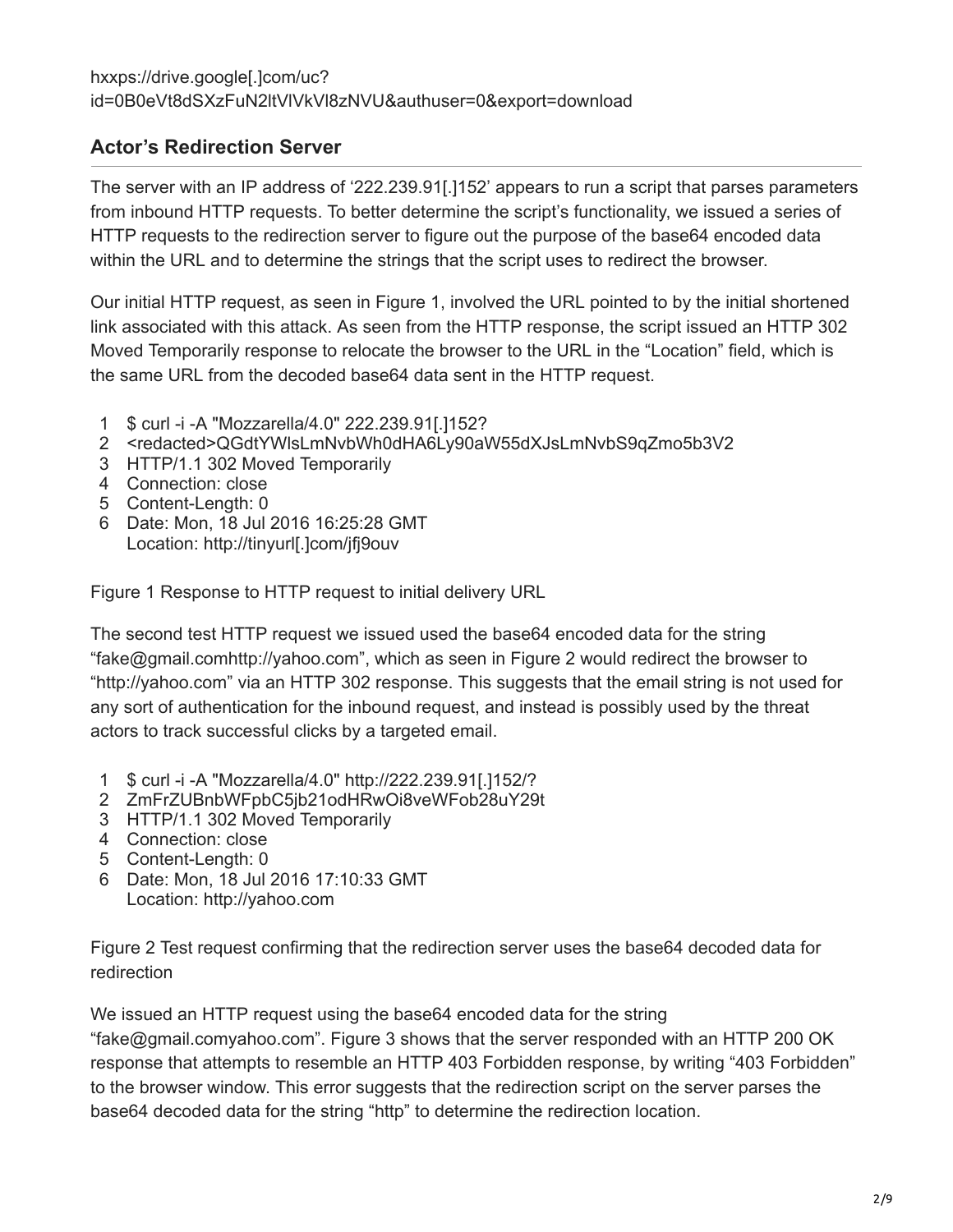- 1 \$ curl -i -A "Mozzarella/4.0" http://222.239.91[.]152/?
- 2 ZmFrZUBnbWFpbC5jb215YWhvby5jb20
- 3 HTTP/1.1 200 OK
- 4 Connection: close
- 5 Content-Type: text/html; charset=ISO-8859-1
- 6 Content-Length: 89
- 7 Date: Mon, 18 Jul 2016 17:11:10 GMT
- 8

<html><head><title>403 Forbidden</title></head><br/>>body><h1>403 Forbidden</h1></body> </html>

Figure 3 Test request showing the redirection server requires "http" within the base64 decoded data

We ran subsequent test requests to find additional strings that the script would check for within the base64 decoded data, which it uses to determine the location it should redirect the browser. We found that the script also supports redirection to URLs that begin with "https". Also, the script is case sensitive, as requests for URLs with "HTTP" and "HTTPS" resulted in the same 403 Forbidden response seen in Figure 3. Lastly, we determined that the script does not require the "://" characters after "http" and "https".

## **Trojan from the Cloud**

In the delivery of this attack, the shortened link that the redirection server redirects to points to a Zip file hosted on Google Drive. The Zip file has a filename of "2nd Myanmar Industrial Human Resource Development Symposium.zip" (SHA256:

c11b963e2df167766e32b14fb05fd71409092092db93b310a953e1d0e9ec9bc3) and contains one executable that was added on July 13, 2016.

The executable within this Zip archive has a filename "2nd Myanmar Industrial Human Resource Development Symposium.exe" (SHA256:

49ac6a6c5449396b98a89709b0ad21d078af783ec8f1cd32c1c8b5ae71bec129). It is a dropper Trojan that saves a decoy and a payload to the system then opens both. The executable uses the PowerPoint icon, as seen in Figure 4 to trick the victim into launching the executable by making the user think the file is a PowerPoint presentation.



2nd Myanmar Industrial Human Resource Development Symp...

Figure 4 Payload has a PowerPoint icon to trick the victim into double clicking the executable

The decoy, seen in Figure 5, is a PowerPoint presentation that contains details of a conference in Myanmar held on July 30, 2016, titled "Role of JMVTI Aung San and Building of Clean and Safe Automobile Society". The Japan Myanmar Vocational Training Institute (JMVTI) Aung San is a forthcoming vocational training center established by the Asia Environmental Technology Promotion Institute under Myanmar's Ministry of Science and Technology.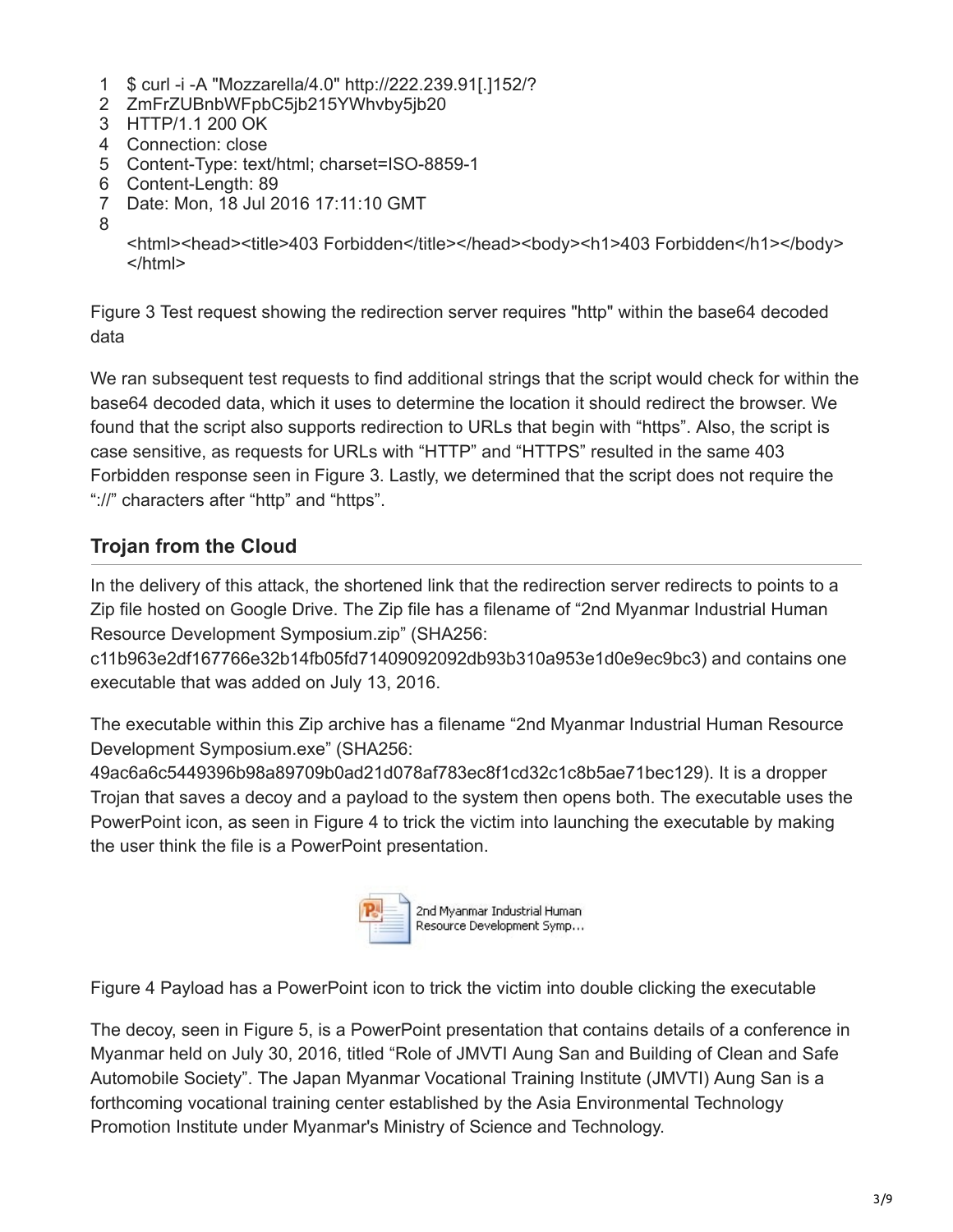

Figure 5 Decoy document opened during the installation of the 9002 Trojan

In regards to the payload, the dropper creates a randomly named folder within the current user's folder (%USERPROFILE%), which it uses to store the following files:

- RealNetwork.exe (SHA256: 10d40c51d85ea9ced6050b8951802aaebe81f7db13f42fe5a5589172af481a7e)
- main.dll (SHA256: 53671fe98a0c8c85f6f8eabfa851e27b437f6c392b46e42ddea3f0a656591b12)
- mpaplugins\MPAMedia.dll (SHA256: f76f639f2a7b8f39abf83737c6d3e533be66398c85ec95526e4b13561e15fbae)

The 'RealNetwork.exe' file is a legitimate executable signed to 'RealNetworks, Inc.' that loads 'mpaplugins\MPAMedia.dll' to call a function named 'BuildDeviceDatabase'. The threat actors however, leverage the legitimate executable to [sideload](https://attack.mitre.org/wiki/DLL_side-loading) a DLL they created by saving the 'mpaplugins\MPAMedia.dll' to the randomly named folder created by the dropper.

The sideloaded 'MPAMedia.dll' DLL first checks to make sure the system time is greater than May 20, 2016 as a likely attempt for sandbox evasion. It will then load the 'main.dll' file initially saved to the randomly named folder created by the dropper. The overall loading process of this Trojan can be seen in Figure 6.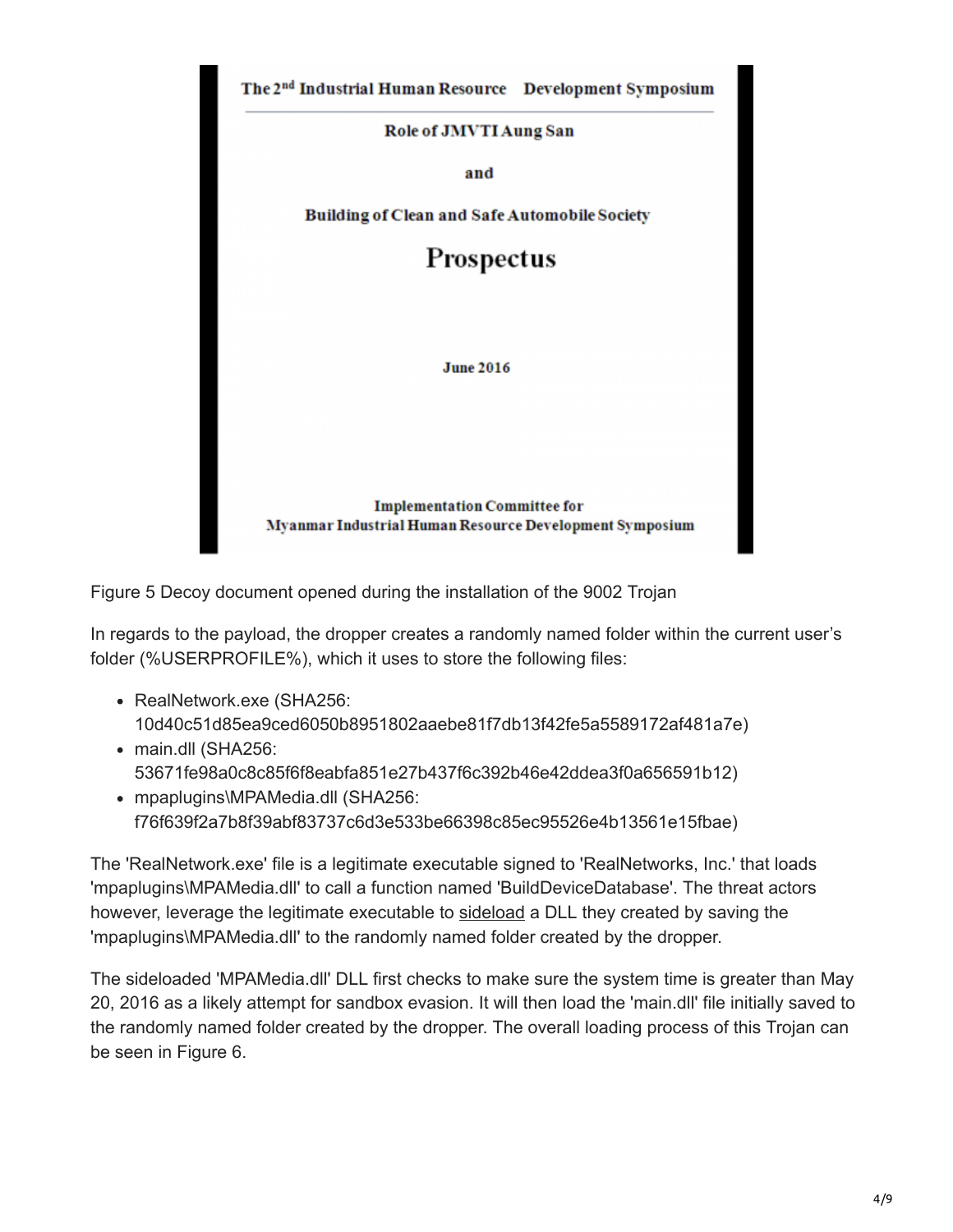

Figure 6 Overview of DLL sideloading process

The 'MPAMedia.dll" DLL calls exported functions named "stdInstall" and "CreateFunc" from within 'main.dll'. The 'stdInstall' function is responsible for creating the following autorun registry key for persistence purposes:

Software\Microsoft\Windows\CurrentVersion\Run\RealNetwork

The 'CreateFunc' exported function returns the offset within the 'main.dll' file to shellcode that contains 9002 Trojan's actual functional code, which 'MPAMedia.dll' DLL will then create a thread to execute the Trojan. The 9002 Trojan creates two mutexes during its execution: F16ME and widfasdf. It also creates the following registry key that it uses to store the path to the user's folder (%USERPROFILE%):

#### HKCU\Software\Microsoft\F6\uid

The Trojan uses the path stored in this registry key to locate its configuration, which it decrypts using a multiple-byte XOR algorithm and a key of "1pKFmjw". Figure 7 shows a hexdump of the decrypted configuration for this sample of 9002.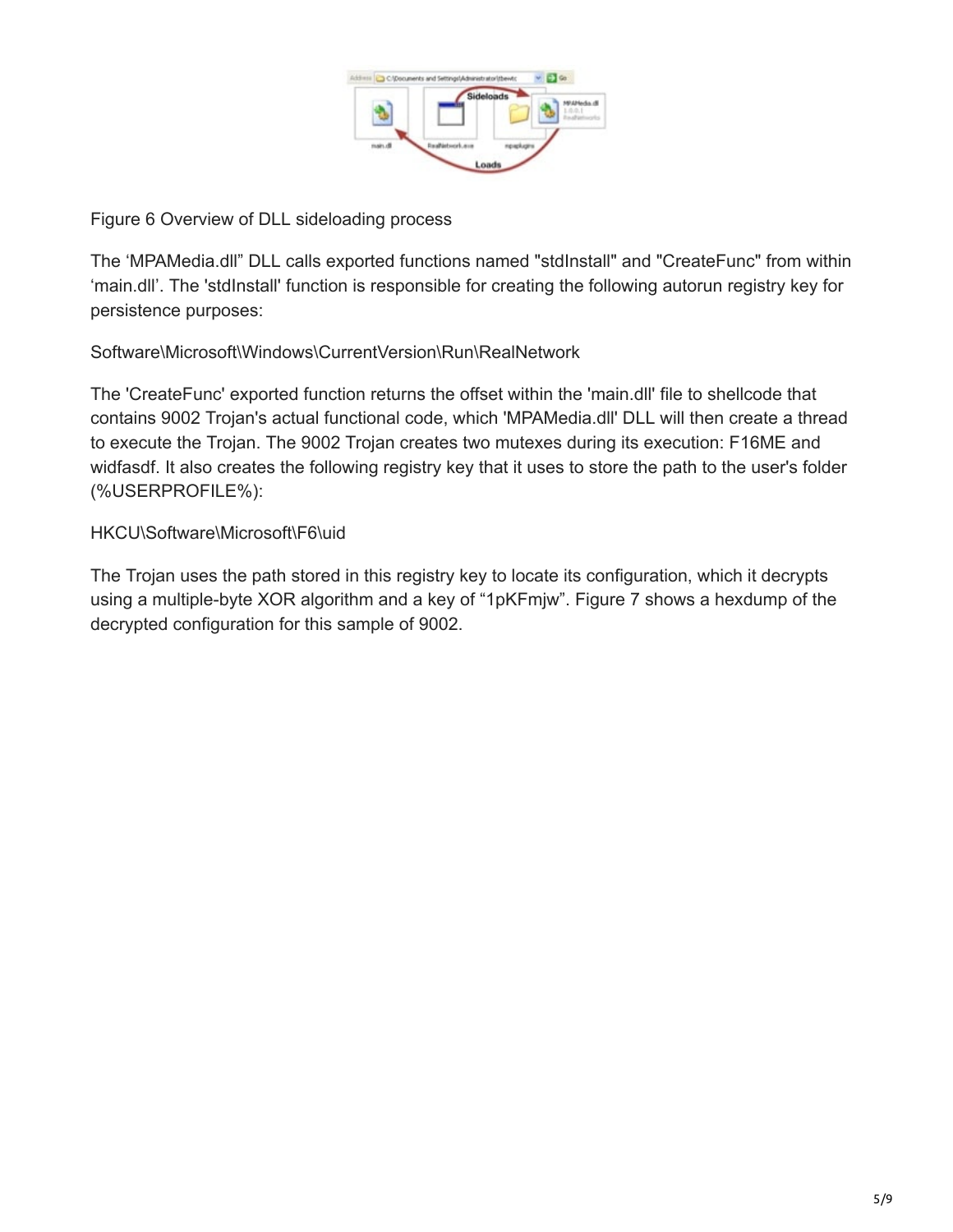11. . . . . . . . . . . . . . . 1 <u>1. . . . . . . . . . . . . . . .</u> 88888828 6c 88 6f 88 67 88 69 88 74 88 65 88 63 88 68 88  $|l.o.a.i.t.e.c.h.|$ 00000030 77 00 6b 00 67 00 61 00 6d 00 65 00 2e 00 63 00  $|w.k.q.a.m.e...c.|$  $|0. m. . . . . . . . . . . . .$ <u>1.................</u>1 aggagaea ag ag ag ag ag ag ag ag sa ag ag ag ac ca sfag  $|$ ........P...l.o. 000000f0 67 00 69 00 74 00 65 00 63 00 68 00 77 00 6b 00  $|q.i.t.e.c.h.w.k.|$ 00000100 67 00 61 00 6d 00 65 00 2e 00 63 00 6f 00 6d 00  $|q.a.m.e...c.o.m.|$ 00000110 00 00 00 00 00 00 00 00 00 00 00 00 00 00 00 00 <u>| . . . . . . . . . . . . . . . .</u> |  $|...5.........|$ 000001c0 75 00 70 00 64 00 61 00 74 00 65 00 2e 00 6d 00  $|u.p.d.a.t.e...m.|$ 000001d0 69 00 63 00 72 00 6f 00 73 00 6f 00 66 00 74 00  $|i,c,r.0,s.0,f.t.|$ 000001e0 2e 00 63 00 6f 00 6d 00 00 00 00 00 00 00 00 00  $|...c.0.m.........|$ 000001f0 00 00 00 00 00 00 00 00 00 00 00 00 00 00 00 00 1. . . . . . . . . . . . . . . . 1 1. . . . . . . . . . . . . . . . 1 <u>| . . . . . . . . . . . . . . . . |</u> <u>| . . . . . . . . . . . . . . . . |</u> | . . . . . . . . . . . . . . . . | 00000360 00 00 00 00 6c 00 6f 00 67 00 69 00 74 00 65 00  $1, ..., 1, 0, q, i, t, e, 1$ 00000370 63 00 68 00 77 00 6b 00 67 00 61 00 6d 00 65 00  $[c.h.w.k.g.a.m.e.]$ 00000380 2e 00 63 00 6f 00 6d 00 00 00 00 00 00 00 00 00  $|...c.0.$  m.......... | . . . . . . . . . . . . . . . . | 00000420 00 00 00 00 00 00 00 00 00 00 00 00 90 1f 00 00 <u>1. . . . . . . . . . . . . . . . 1</u> 00000430 6a 00 61 00 63 00 6b 00 68 00 65 00 78 00 00 00  $|j.a.c.k.h.e.x...|$ <u>1.................</u>1 000004f0 00 00 00 00 00 00 00 00 32 00 30 00 31 00 36 00  $|.........2.0.1.6.|$ <u>| . . . . . . . . . . . . . . . . |</u> 000005c0 4d 00 79 00 4e 00 61 00 6d 00 65 00 5f 00 58 00  $|M.y.N.a.m.e._.X.|$ |2. . . . . . . . . . . . . . . <u>| . . . . . . . . . . . . . . . . |</u> | . . . . . . . . . . . . . . . . | 00001ee0 00 00 00 00 00 00 00 00 00 00 00 00  $|............|$ 

Figure 7 9002 Trojan's configuration

Using the configuration file above, the 9002 Trojan communicates with the following domain that acts as its command and control (C2) server:

#### logitechwkgame[.]com

The Trojan sends network beacons to its C2 server using two different methods. The first method, seen in Figure 8 uses a custom protocol on TCP port 80 that begins with the string '9002', which is the basis of the tool's name. If the C2 server responds, the Trojan will send system specific information along with the strings "jackhex" and "2016" from the configuration file. "jackhex" has also been seen in a C2 for what is likely related Poison Ivy activity, discussed briefly later in this blog.

> 00000000 39 30 30 32 0c 00 00 00 08 00 00 00 19 ff ff ff 9002.... ........ 00000010 ff 00 00 00 00 11 00 00 the company's company's company's company's

Figure 8 Network beacon using custom 9002 protocol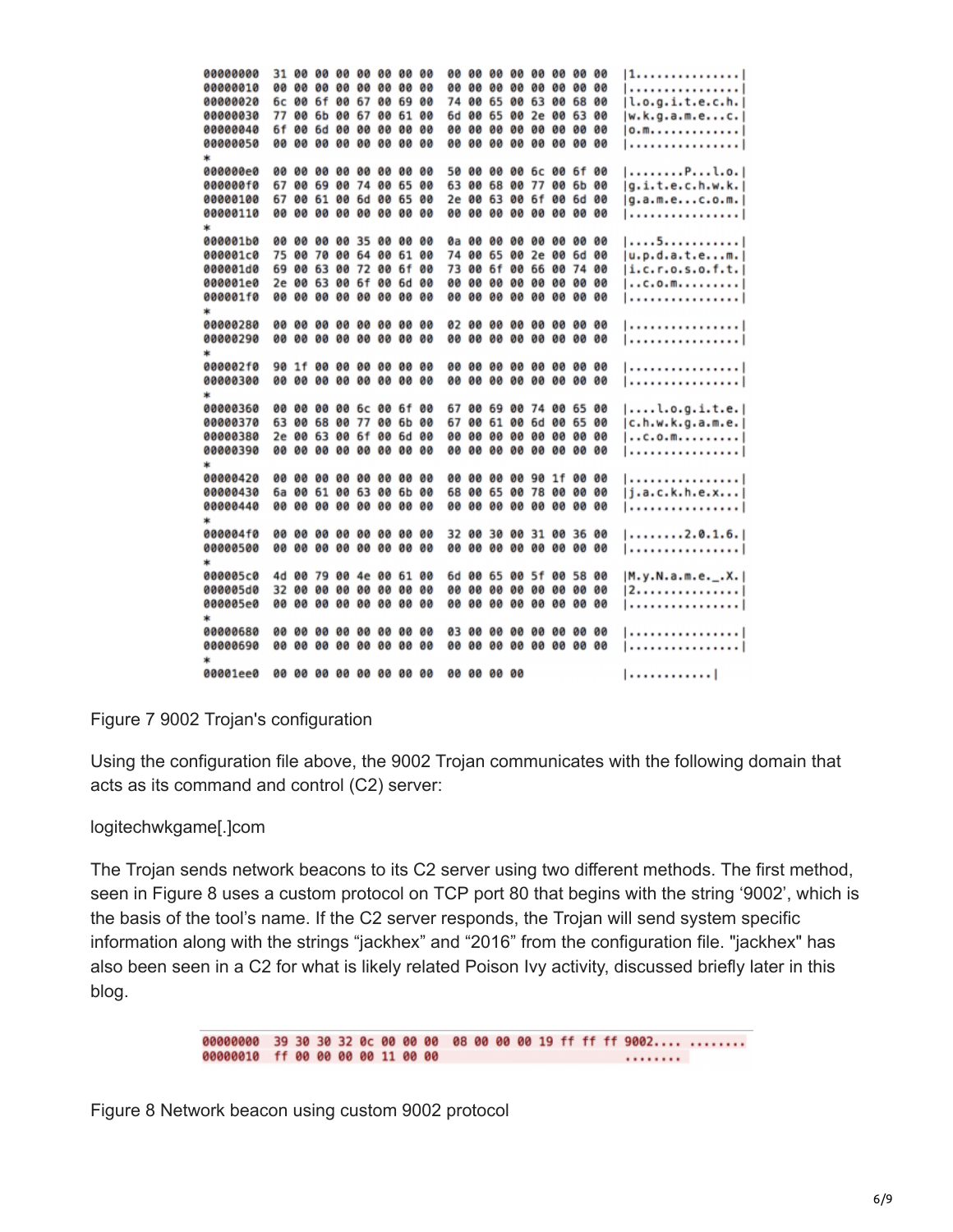The second beacon method also uses TCP port 80, but this method uses HTTP requests to communicate with its C2 server. Figure 9 shows a sample HTTP request issued by this Trojan, which has a user-agent of "lynx" and POST data of "AA" that are both hardcoded into the payload.

> POST /0 HTTP/1.1 User-Agent: lynx Host: logitechwkgame.com Content-Length: 2 Connection: Keep-Alive Cache-Control: no-cache

# ΑA

Figure 9 Network beacon from 9002 using HTTP request

The two beacons seen generated by this payload are very similar to those generated by the '[3102'](https://blog.paloaltonetworks.com/2015/09/chinese-actors-use-3102-malware-in-attacks-on-us-government-and-eu-media/) variant of 9002 that we previously analyzed. The capabilities within this 9002 sample are very similar to the 3102 variant discussed, as its main functionality is to load plugins provided by the C2 server and call an exported function named "CreatePluginObj".

#### **Infrastructure and Poison Ivy Ties**

The C2 server 'logitechwkgame[.]com' resolves to the IP address '222.239.91[.]30', which also resolved to 'admin.nslookupdns[.]com' at the same time as 'logitechwkgame[.]com', suggesting that these two domains are associated with the same threat actors. 'admin.nslookupdns[.]com' was found to also be a C2 for Poison Ivy samples associated with attacks on Myanmar and other Asian countries as discussed in a [blog](https://www.arbornetworks.com/blog/asert/recent-poison-iv/) published by Arbor Networks. An additional tie between the activity is the Poison Ivy C2 'jackhex.md5c[.]net', as "jackhex" is not a common word or phrase and is also seen in the beacon activity with the previously discussed 9002 sample.

In addition to those noted in the blog by Arbor Networks, we found several other Poison Ivy samples using the same mutex, created by the same parent processes, and using most of the same C2 infrastructure. However, the samples we collected lack campaign IDs and all use "version2013" as the password to encrypt its communications. The additional Poison Ivy samples also provided us three new C2 domains:

- outhmail[.]com
- mxdnsv6[.]com
- microsoftserve[.]com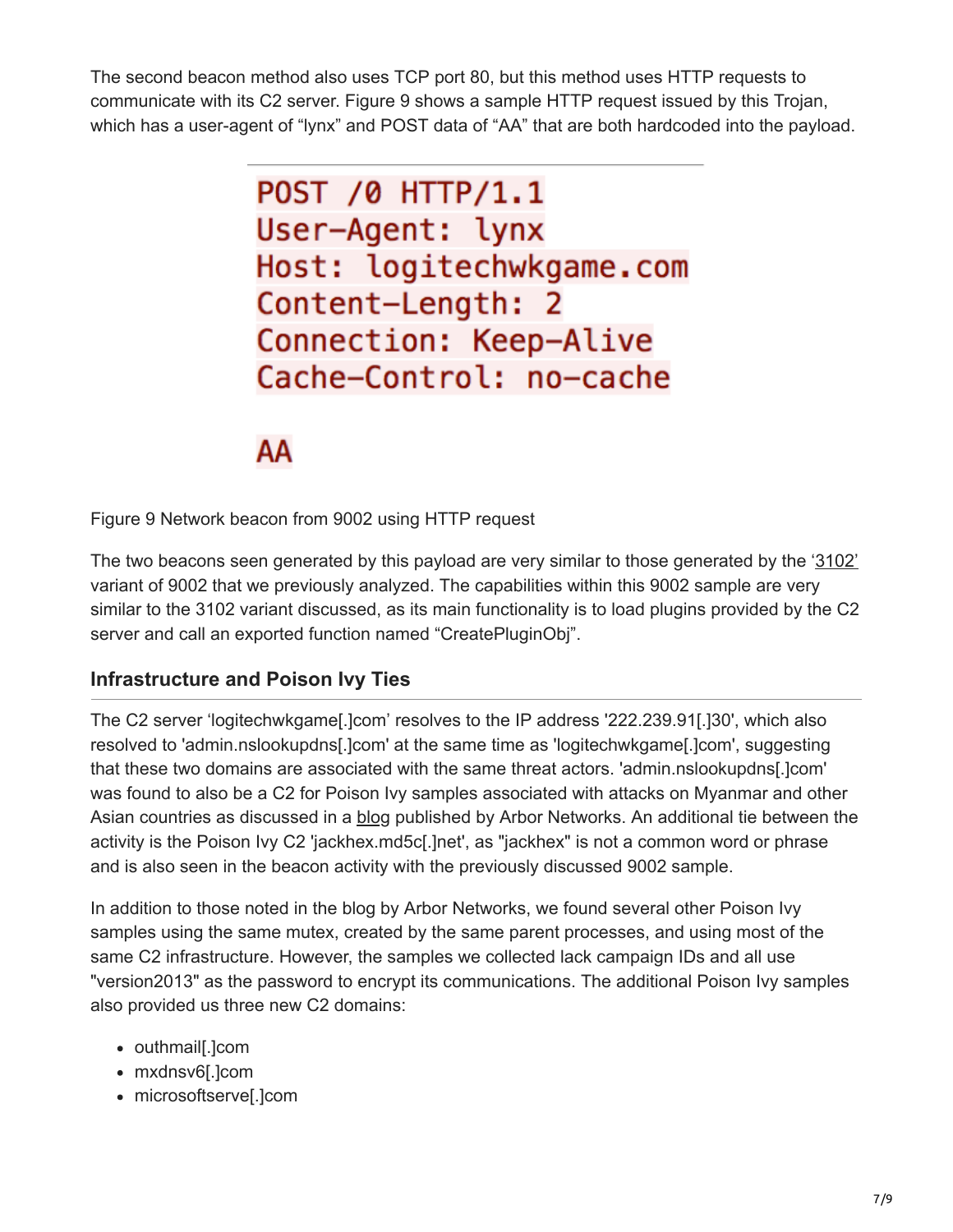Also, some of the C2 domains associated with these Poison Ivy samples were registered with emails that were used to register the following possibly related domains:

- gooledriveservice[.]com
- queryurl[.]com
- appupdatemoremagic[.]com

While we do not have complete targeting information associated with these samples, several of the decoy files were in Chinese and appear to be part of a recent and possibly ongoing campaign targeting organizations in Taiwan. The decoy themes centered primarily around cross-strait relations and the Taiwanese Mainland Affairs Council (MAC), which is a cabinet-level organization tasked with creating, implementing, and overseeing policies between Taiwan and the People's Republic of China (PRC).

### **Conclusion**

The use of Google Drive to host malicious files is not a new tactic in attacks. However, using a well-known hosting platform may allow the downloading of a payload to blend into other legitimate traffic from the hosting provider. The actors still use spear phishing as their primary attack method, but because that technique has been so well publicized, intended victims are perhaps more cautious about opening suspicious email attachments or links. As spear phishing becomes less successful, threat actors need to continue to adapt and find new methods to successfully deliver malware. The use of a URL shortening service and a redirection server further aids the chances of a successful attack, as it becomes more challenging to determine the validity of the link within an email due to the way link shorteners obfuscate link content.

The files used in these attacks are properly classified as malware by WildFire. AutoFocus customers can find out more about both [9002](https://autofocus.paloaltonetworks.com/#/tag/Unit42.9002) and [Poison Ivy](https://autofocus.paloaltonetworks.com/#/tag/Unit42.PoisonIvy) via the respective malware family tags.

#### **IOCs**

#### **9002 samples**

C11b963e2df167766e32b14fb05fd71409092092db93b310a953e1d0e9ec9bc3 49ac6a6c5449396b98a89709b0ad21d078af783ec8f1cd32c1c8b5ae71bec129

#### **Poison Ivy samples**

193ae4da14874aa29902052d08064395afa5e4763f949e7369157d893fa08653 ac8fc264c7ec3cf70836e1bb21f9a20174b04ad49731b8797d7d8bb95cb353e2 12759f7fd01ffdea97954be5404d7e43a3941a7388129e7b6ace85f56b500cd8 0940602e7d47941f36c975afa9d2c6b1b0d2bd15bbea6ad4baf0f828420d72bf 6bdd45cb6c021512c203cf01a051dce28449e364627e1366412c0051094f60a0 f0ab826ea65b4a9eb66528ad74c4d3e747c1ecebfca6bdafd2504e0f794195d9 e2fb4a53e54774f1645c940f905e76beb5fc729e9e968b736b8377312cb2454a 0af768b4ba8fe7aac7a7da7fd5f21e7496d5617dccdf2321f526fd1091d64a6d